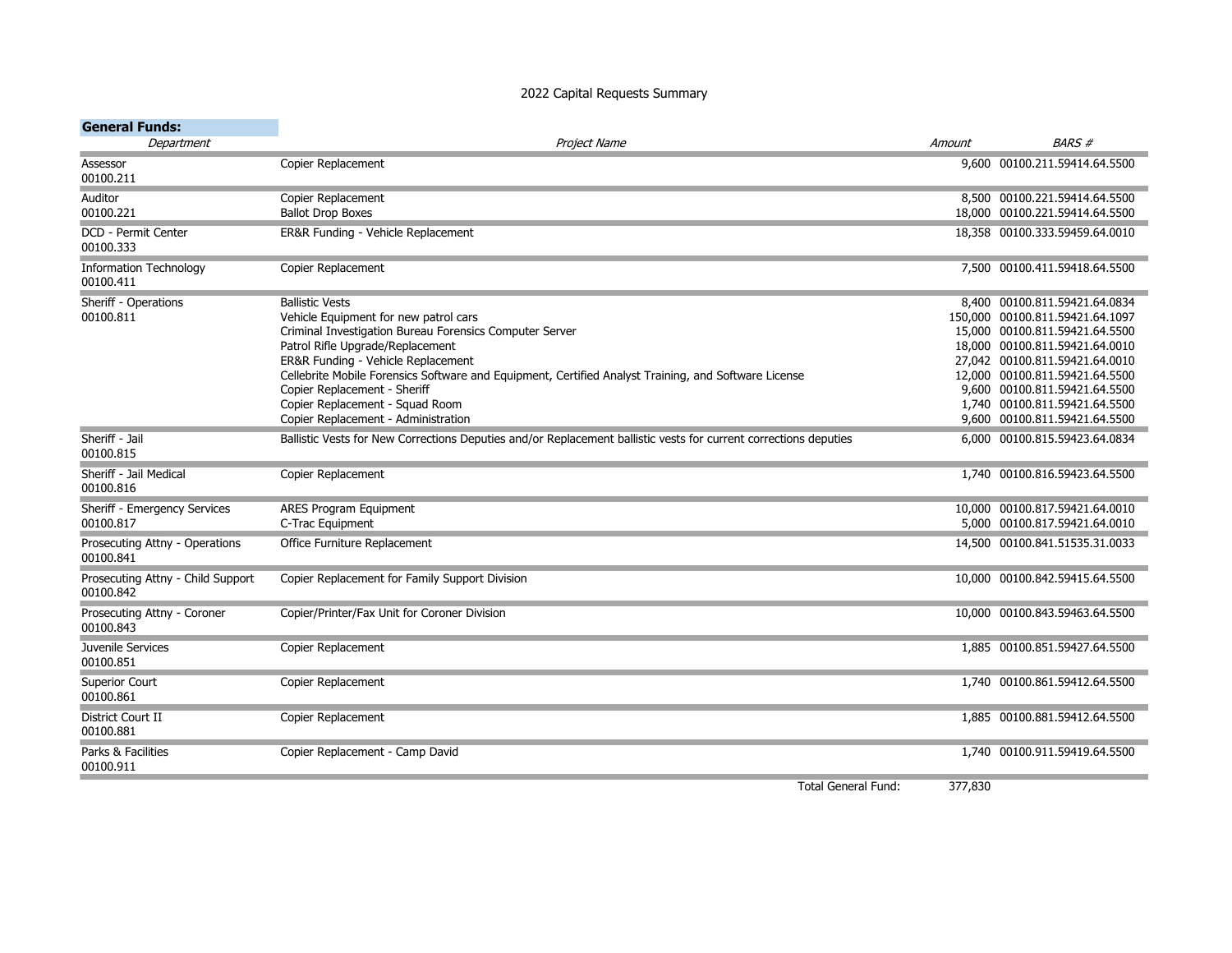| <b>Other Funds:</b>             |                                                                                                           |        |                                   |
|---------------------------------|-----------------------------------------------------------------------------------------------------------|--------|-----------------------------------|
| Department                      | Project Name                                                                                              | Amount | <b>BARS#</b>                      |
| PW - Roads                      | REET-SUPPORTED ROADS PROJECTS                                                                             |        | 500,000 10101.611.                |
| 10101.611                       | REET-SUPPORTED ROADS PROJECTS--SUPPLEMENTAL REQUEST                                                       |        | 200,000 10101.611.                |
|                                 | REET-SUPPORTED ROADS PROJECTS--Towne Road on top of the Relocated Dungness River Levee                    |        | 400,000 10101.611.                |
| Sheriff - OPSCAN                | Radio Network Equipment                                                                                   |        | 175,000 11065.811.59428.64.1335   |
| 11065.811                       |                                                                                                           |        |                                   |
| Sheriff - Operation Stonegarden | Equipment                                                                                                 |        | 33,300 11068.811.59421.64.0010    |
| 11068.811                       |                                                                                                           |        |                                   |
| Auditor - Document Preservation | Ecommerce/Emarriage                                                                                       |        | 20,000 12401.221.59414.64.5500    |
| 12401.221                       | Recorded Document Imaging Project                                                                         |        | 300.000 12401.221.51489.41.0022   |
| NonDept - ARPA                  | Bipolar Ionization Air Purification System                                                                |        | 250,000 19961.291.59419.63.2150   |
| 19961.291                       |                                                                                                           |        |                                   |
| PF&F - REET                     | Facilities-Jail Smoke Detector Replacement and Upgrade                                                    |        | 78,000 30101.911.59419.64.2015    |
| 30101.911                       | Facilities-Courthouse VAV Air System Box Replacement                                                      |        | 800,000 30101.911.59419.62.1325   |
|                                 | Facilities-Courthouse Pressure Wash Exterior                                                              |        | 45,000 30101.911.59419.62.1865    |
|                                 | Facilities-Floor Covering                                                                                 |        | 40,000 30101.911.59419.62.0703    |
|                                 | Facilities-Jail Lock Repair & Replacement                                                                 |        | 10,000 30101.911.59419.62.1135    |
|                                 | Fairgrounds-Site Security Lighting & Power                                                                |        | 100,000 30101.911.59419.63.1240   |
|                                 | Fairgrounds-Art Barn Roof Replacement                                                                     |        | 80,000 30101.911.59419.63.2110    |
|                                 | Courthouse-HVAC SF-1 Re-Build, Fan and Parts Replacement                                                  |        | 100,000 30101.911.59419.63.2115   |
|                                 | Juvenile-Replace/Upgrade PLC Door Controls                                                                |        | 200,000 30101.911.59419.63.2120   |
|                                 | Jail Control Board Replacement                                                                            |        | 750,000 30101.911.59419.63.2035   |
|                                 | Parks-Trail Development and Repair                                                                        |        | 16,500 30101.911.59419.63.0813    |
|                                 | Parks-Road Development and Repair                                                                         |        | 14,500 30101.911.59419.63.0900    |
|                                 | Facilities-Replace/Upgrade existing Courthouse Access Control Card Readers, Recording and Camera Systems. |        | 300.000 30101.911.59419.63.2125   |
| PF&F - REET 2                   | Facilities-Courthouse Replacement of Irrigation/Planters/Sidewalks                                        |        | 225,000 30201.911.59435.63.1725   |
| 30201.911                       | Facilities-Courthouse Hydronic Heating Lines Replacement                                                  |        | 40,000 30201.911.59435.63.2130    |
|                                 | Facilities-Courthouse -Electric Charging Stations (3)                                                     |        | 100,000 30201.911.59435.63.2135   |
| Dungeness Reservoir             | Dungeness Off-Channel Reservoir                                                                           |        | 3,700,000 30401.331.55310.41.0020 |
| 30401.331                       |                                                                                                           |        |                                   |
| PF&F - Capital Projects         | Camp David Jr. Lodge Painting                                                                             |        | 100,000 30501.911.59419.63.2140   |
| 30501.911                       | Capital Outlay- New EOC building Placeholder                                                              |        | 2,300,000 30501.911.59419.62.1910 |
|                                 | Unanticipated Projects PFF                                                                                |        | 115,000 30501.911.59419.62.0100   |
|                                 | Facility Building Security & Safety Assessment Study                                                      |        | 70,000 30501.911.59419.63.2145    |
|                                 | Office Space Reconfiguration/Expansion                                                                    |        | 250,000 30501.911.59419.62.0100   |